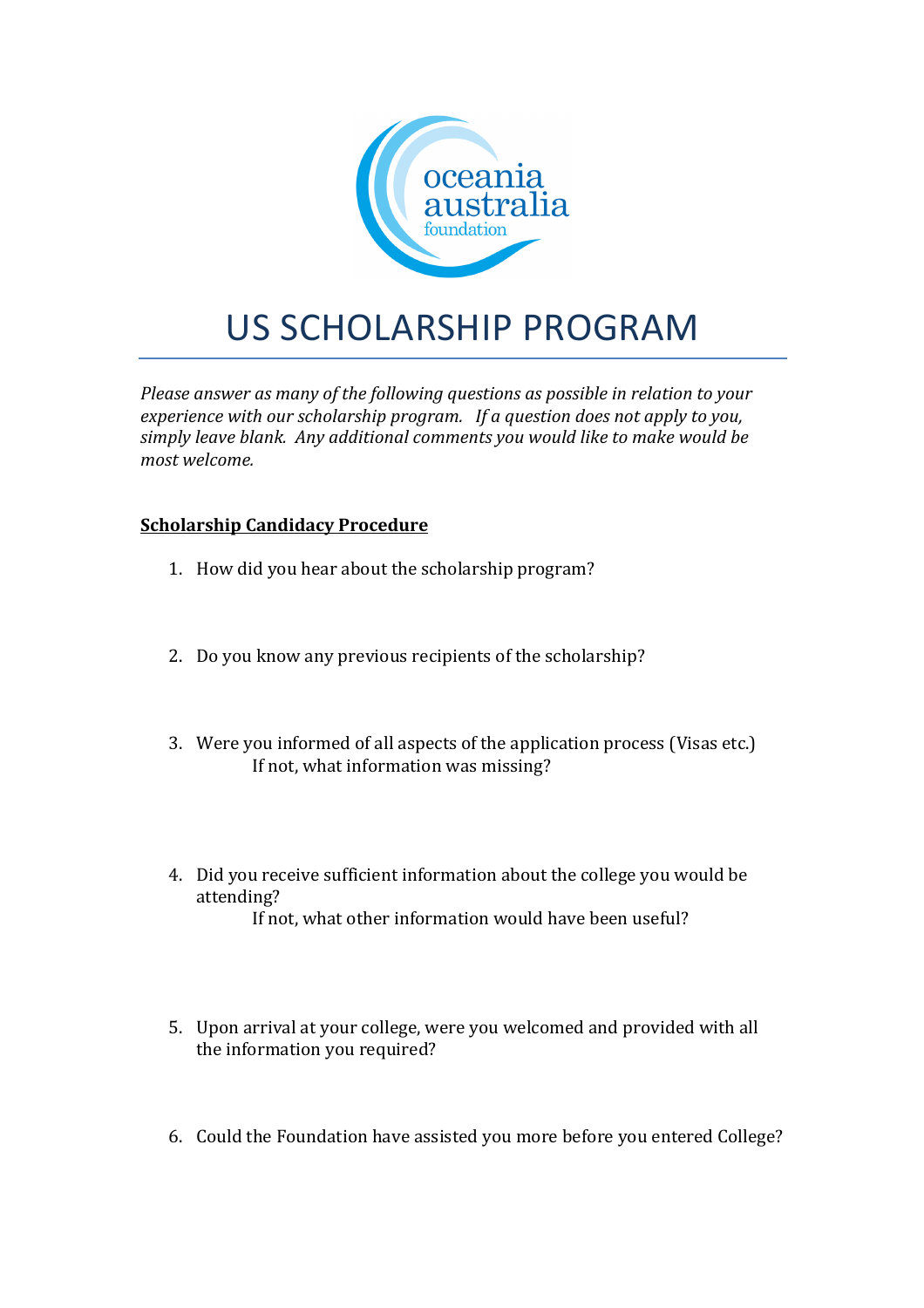## **College Attendance Experience**

- 1. What method did you primarily use to access information during your scholarship activities
	- Foundation website
	- College website
	- College staff
	- Fellow students
	- Other sources (elaborate)
- 2. Were the teachers, coaches and staff at the college friendly and helpful?
- 3. Was there anyone in particular who was helpful to you during your stay? Did you have a particular mentor as well as your coach?
- 4. How did you familiarise yourself on campus? What could have made it easier?
- 5. How did you distribute your time? Was there a good balance between study/training/free time? Is there anything you wish you could have spent more time on?
- 6. How did you feel about your course of studies?
- 7. Did you find time to keep in touch with your family, friends and coach at home?
- 8. Did you find your coaching more beneficial than back in your country?